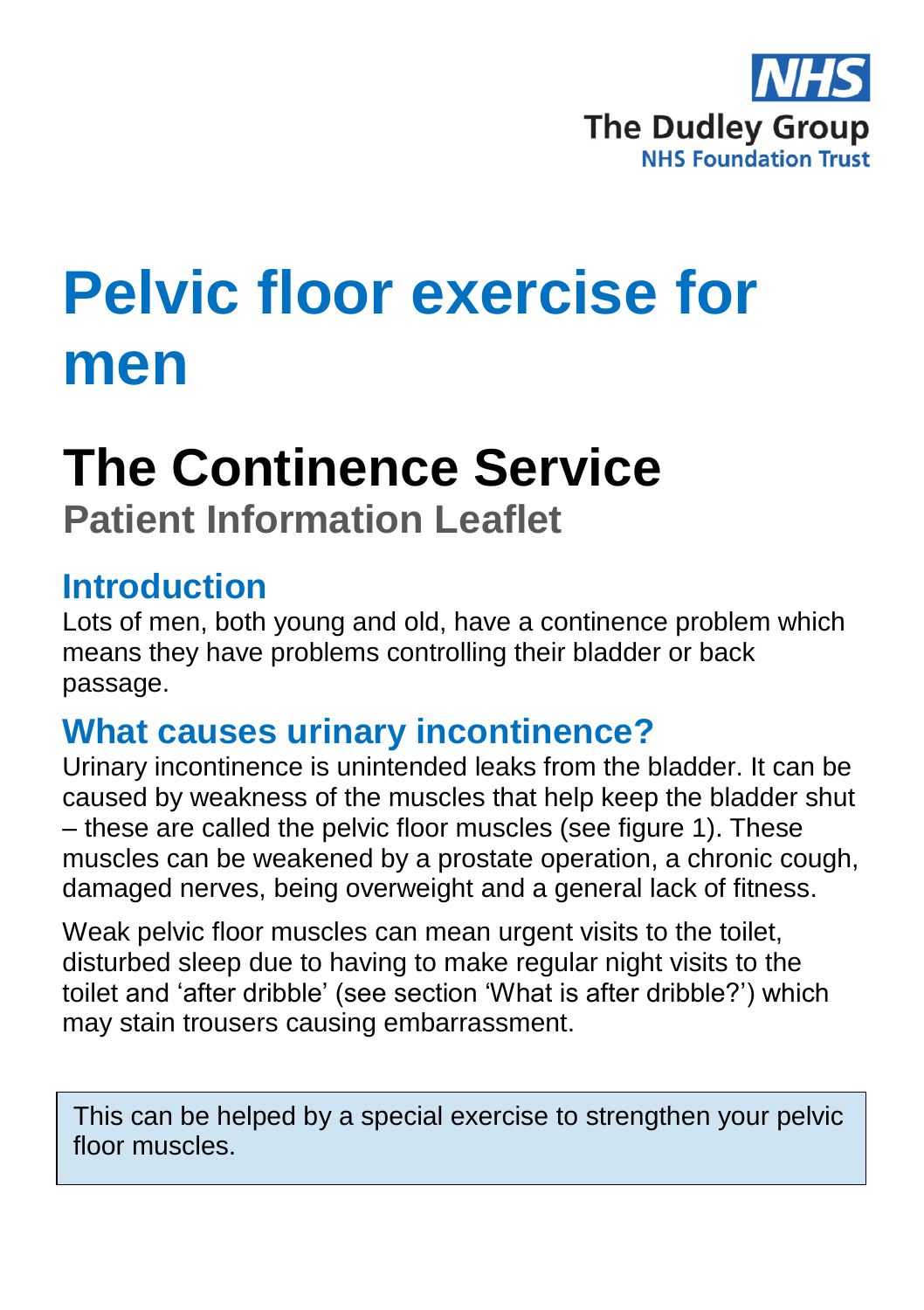

Figure 1 shows the male pelvic floor muscles

## **Pelvic floor exercise**

## **How do I find my pelvic floor muscles?**

Try to imagine you have a build-up of gas in your bowels and you want to prevent yourself from breaking wind. To do this, you will need to squeeze the muscles around your back passage and you will feel your anus and surrounding area lift upwards and tighten. The muscles you use to do this are the pelvic floor muscles.

## **How do I do the exercise?**

Squeeze the pelvic floor muscles and hold for a count of four, then relax. Repeat this exercise four times.

#### **Tips**

- Do not hold your breath.
- Try not to pull in your tummy muscles.
- Do not squeeze your buttocks.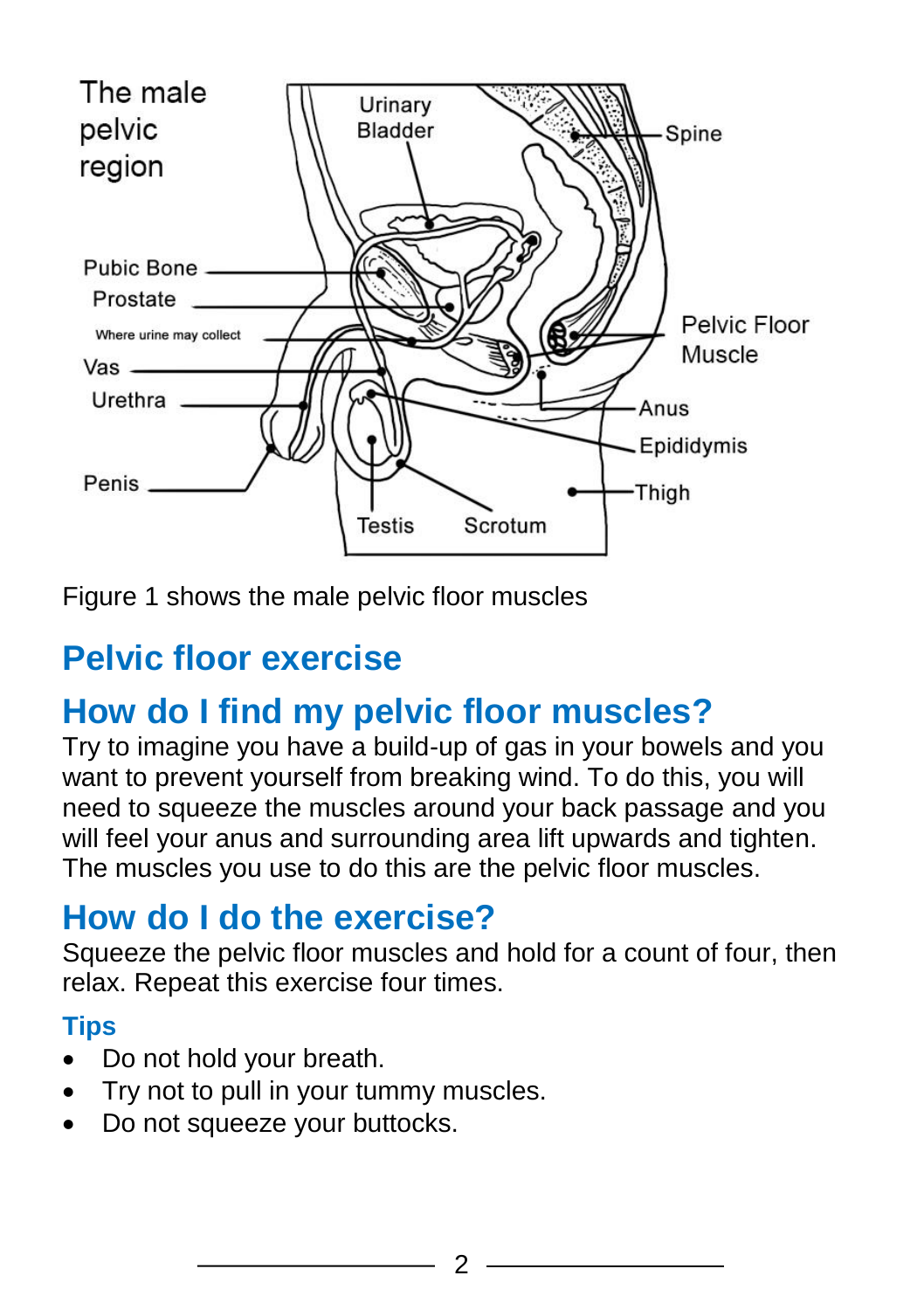## **How often do I need to do the exercise?**

Try to do the exercise five times a day, every day.

The more you exercise, the stronger your pelvic floor muscles will get and so the quicker the improvement will be.

You can do the exercise anytime and anywhere as no-one knows that you are doing it.

## **How soon will I notice an improvement?**

If you do the exercise every day, you should notice an improvement after about three months.

## **What are the benefits?**

- Better bladder control.
- Less need to visit the toilet at night.
- An improvement in 'after dribble'.
- Stronger pelvic muscles may help erections.

## **What is after dribble?**

It is leaking a few drops of urine after you think your bladder is empty and can be very embarrassing if it means that you end up with wet stains on your clothes. It happens when a small amount of urine is still in the urethra, which is the tube between the bladder and the start of the penis (see figure 1).

## **How can I stop it?**

The pelvic floor exercise will strengthen your muscles which should help. In addition, after urinating you can try the following technique before you shake the last drops of urine from your penis:

- Place the fingertips of one hand (three fingers wide) behind your scrotum and apply gentle pressure upwards and forwards to encourage the flow of urine along and down the urethra.
- Shake or squeeze the penis in the usual way.
- Repeat this movement twice to make sure the urethra is completely empty.